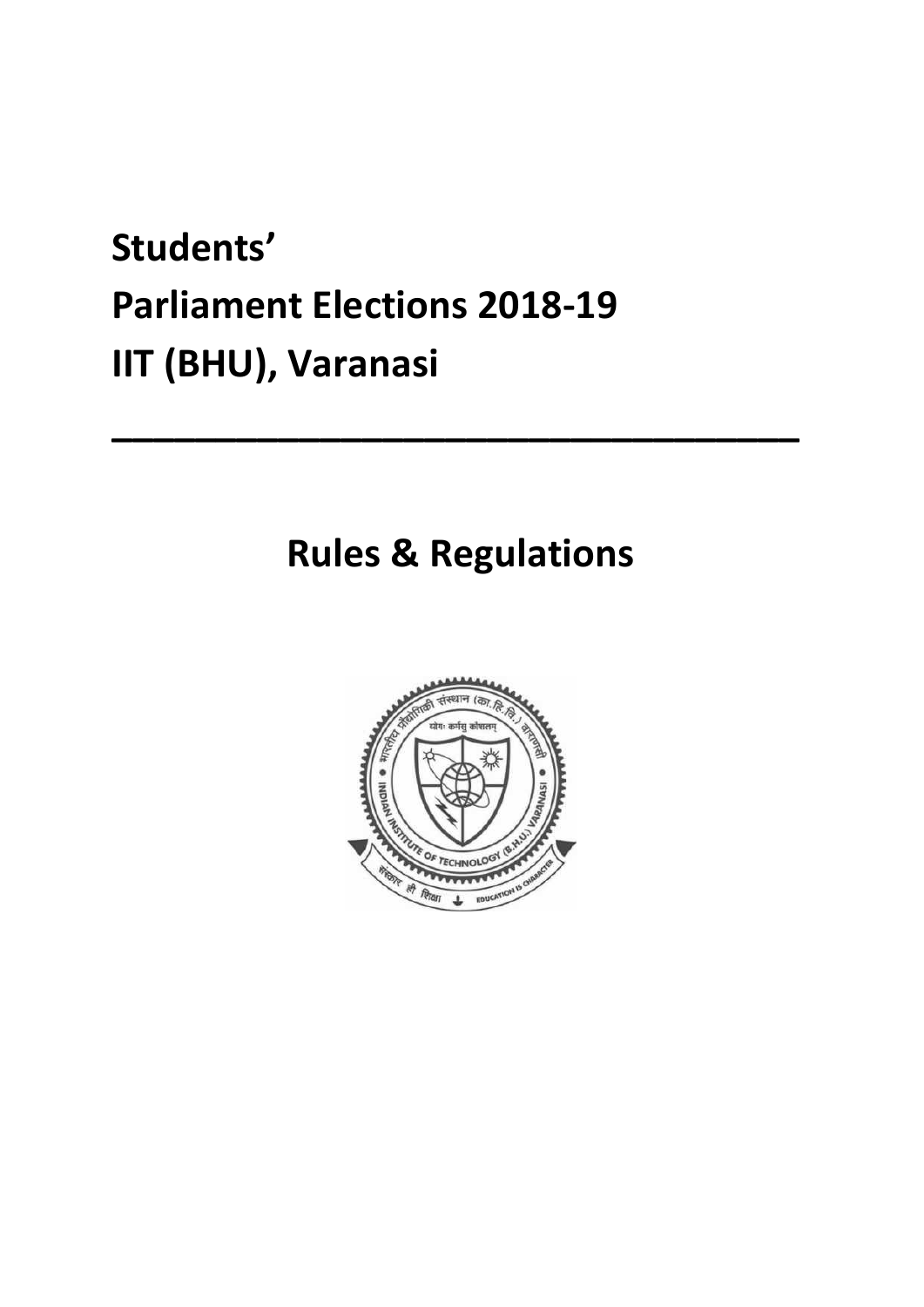

#### **Election Council**

- 1. Prof. A.K. Jha, Mech. Engg., CEO
- 2. Prof. R.S. Singh, Chem. Engg., Dy. CEO
- 3. Prof. Rajesh Kumar, Civil Engg., Member
- 4. Prof. P. Shukla, Mech. Engg. , Member
- 5. Prof. Prabhakar Singh, Dy. Chief Procter, Member
- 6. Dr. R.S. Singh, Comp. Engg., Member
- 7. Dr. P. Bhardwaj, Mech. Engg., Member
- 8. Dr. S.K. Mishra, Pharmaceutics, Member
- 9. Dr. Ankur Verma, Chemical Engg., Member
- 10. Dr. Sweta, Chemical Engg., Member
- 11. Mrs. Swati Biswas, Dy. Registrar (A/cs), Member
- 12. Shri Traun Kumar Pandey, Academic Section, Secretary
- 13. Dr. K. K. Singh, Metallurgy

#### **Student Members**

- 1. Vice President of Students Parliament
- 2. All outgoing students (not participating in the election) of the Students' Parliament
- 3. All General Secy.
- 4. All Joint General Secy.
- 5. 40 outgoing students (not participating in the election) nominated by Students' Parliament

#### **Office Assistance:**

- 1. Dr. S.K. Mondal, Main Workshop, IIT (BHU)
- 2. Shri Nitin Kumar Yadav, Admin Section, IIT (BHU)
- 3. Shri Roshan Bhandari, Civil Engg,, IIT (BHU)
- 4. Shri Rajeev Ranjan, Jr. Superintendent, Gymkhana, IIT (BHU)
- 5. Shri Abhishek Pandey, Jr. Assistant, Gymkhana, IIT (BHU)
- 6. Shri Vivek Kumar Jaiswal, Jr. Assistant, Gymkhana, IIT (BHU)
- 7. Shri Gopal Shukla, Main Workshop, IIT (BHU)
- 8. Shri L.S. Rao, Main Workshop, IIT (BHU)
- 9. Shri Dhirendra Pandey, Chemical Engg. IIT (BHU)
- 10. Shri Naresh Yadav, Gym. Trainer, Gymkhana, IIT (BHU)
- 11. Shri Ajit Kr. Yadav, Gymkhana, IIT (BHU)

#### **Help Desk (Located in the Office of IIT (BHU) Gymkhana)**

- 1. Shri Abhishek Pandey, Gymkhana, IIT (BHU)
- 2. Shri Vivek Kumar Jaiswal, Gymkhana, IIT (BHU)
- 3. Shri Ajeet Kumar Yadav, Gymkhana, IIT (BHU)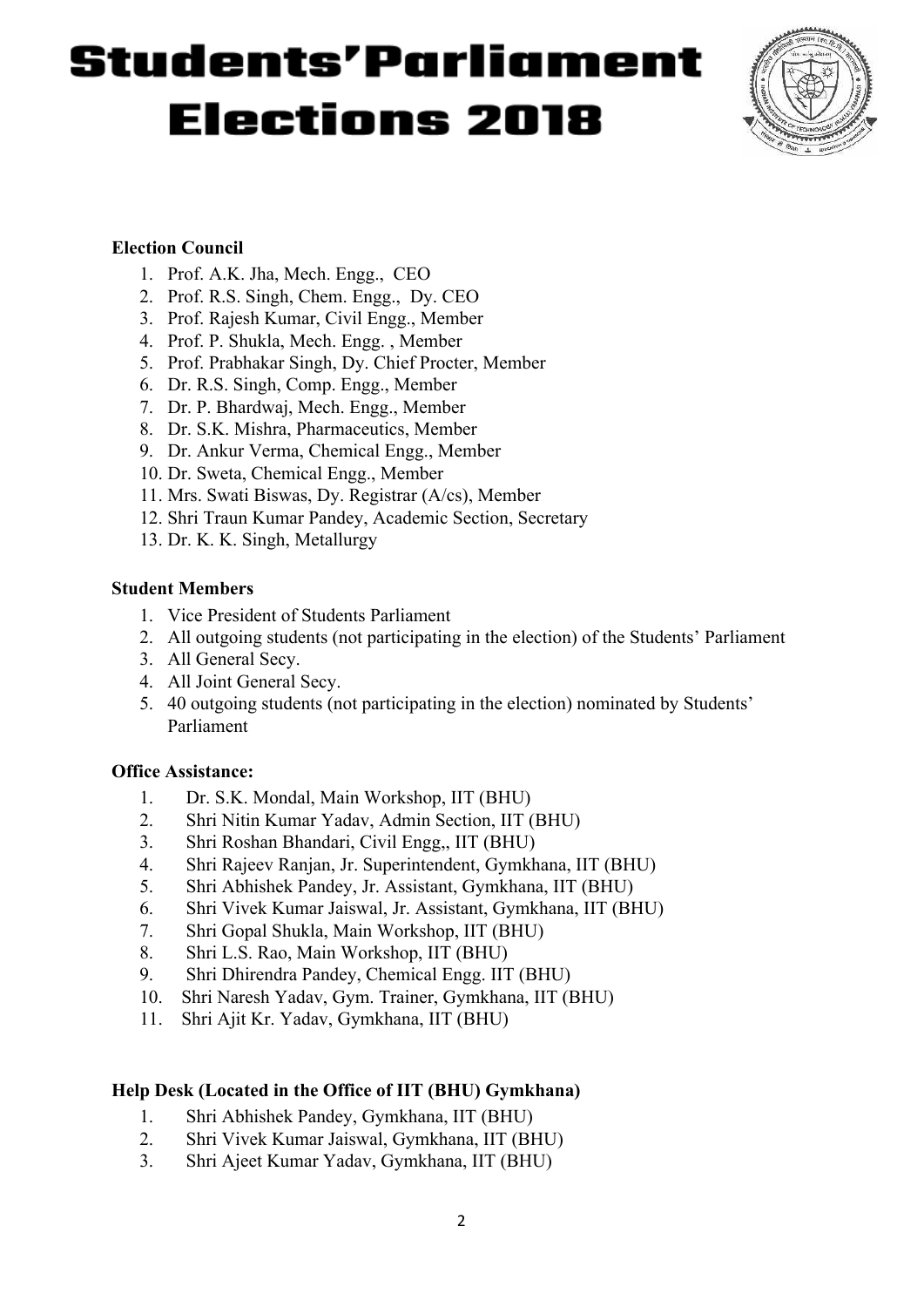

**Important Note: For any query related with election and stamping of the posters/banners the contestants or representatives of contestants should contact Help Desk located in the office of Gymkhana, IIT (BHU) between 1.00 PM to 4.00 PM. All papers related with elections will be available with help desk.** 

All registered UGD/IDD/IMD, M.Tech., M.Pharm. and Ph.D. students of the IIT (BHU) are eligible vote for the position of Parliamentarian in the election of the Students' Parliament.

### **Mode of Elections:**

Direct Elections will be held for the posts of **Parliamentarians** using preferential voting system.

### **Eligibility Criteria for the Candidates:**

- All undergraduate, postgraduate and Ph.D. students of the IIT (BHU) who are fulfilling minimum eligibility criterion as prescribed by the constitution of Students' Gymkhana are entitled to file nomination for the position of Parliamentarian in the election of the Students' Parliament.
- The candidate must have a minimum CGPA/CPI of  $7.0$  on scale of 10 and shall not be under probation (academic, disciplinary or otherwise) at the time of filing his/her nomination.
- All applications for the post of Parliamentarian shall be scrutinized on the basis of score obtained by the candidate. Thus, only qualified students on the basis of credential scale will be allowed to contest the election of the Students' Parliament which is scheduled on **March 24, 2018 (Saturday)**.
- A candidate shall not have a previous criminal record, that is to say he/she should not have been tried and/or convicted of any criminal offence or misdemeanour. The candidate should not have been under any disciplinary probation by the institute at any point of time.

### **Code of conduct**

- No candidate shall indulge in, nor shall abet, any activity, which may aggravate differences or create mutual hatred or cause tension between different castes and communities, religious or linguistic, or between any group(s) of students.
- Anti-Campaigning in any form is strictly not allowed.
- There shall be no appeal to caste or communal feelings for securing votes. Places of worship, within or outside the campus shall not be used for election propaganda.
- All candidates shall be prohibited from indulging or abetting, all activities which are considered to be "corrupt practices' and offences, such as bribing of voters, intimidation of voters, impersonation of voters canvassing or the use of propaganda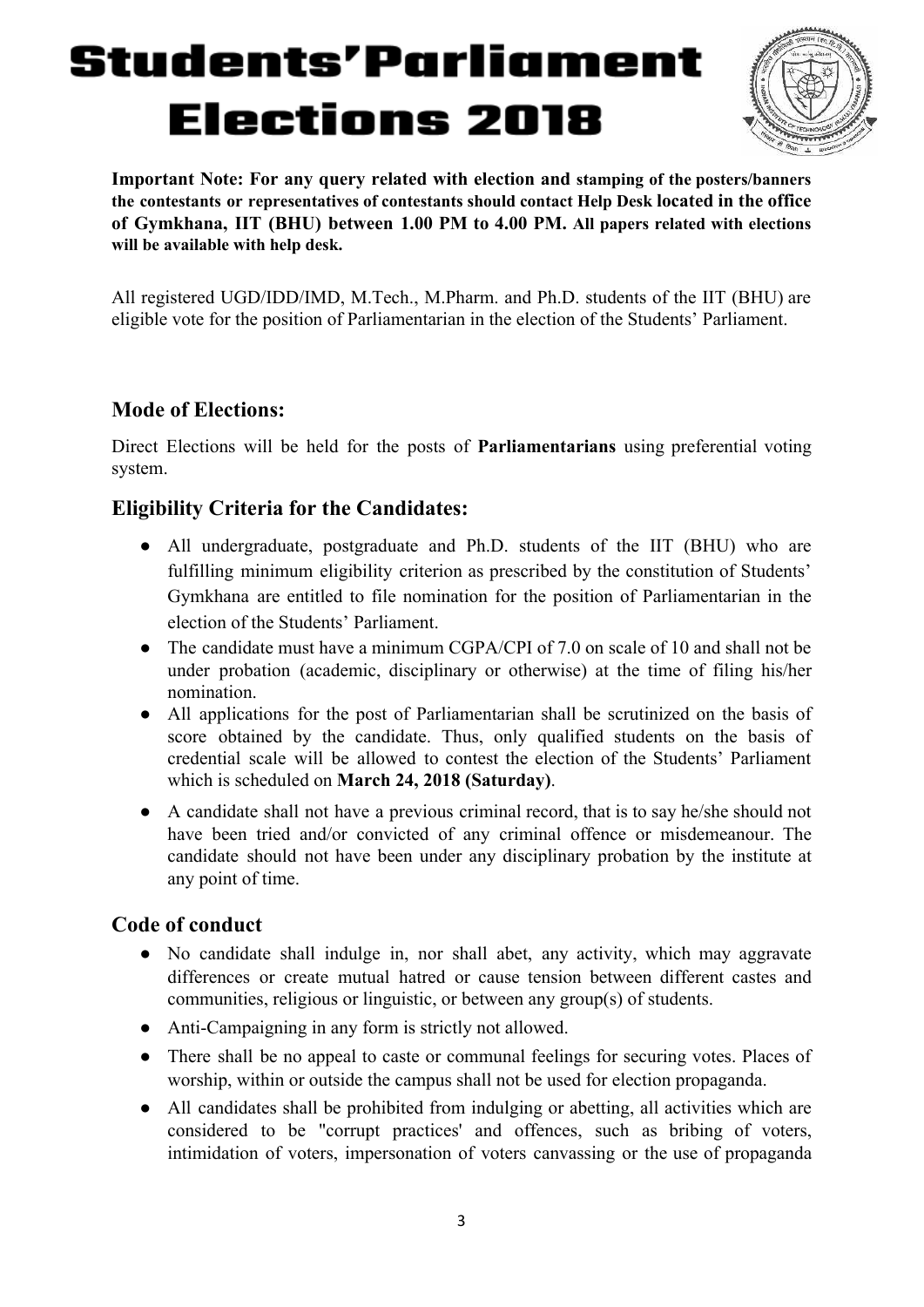

within 100 meters radius of polling stations, holding public meetings during the non-campaigning period.

- $\bullet$  The candidates must not have any membership of / affiliation to political and religious organizations.
- No candidate shall be permitted to make use of printed posters, printed pamphlets, or any other printed material for the purpose of canvassing other than those allowed by the Chief Election Officer (CEO)/Deputy Chief Election Officer (Dy. CEO).
- Candidates may only utilize hand-made posters for the purpose of canvassing provided that such posters are bearing official signature /stamp of CEO/Dy. CEO. **For stamping of the posters/banners the contestants or representatives of contestants should contact Help Desk.** No candidate shall be permitted to carry out processions, or public meetings, or in any way canvass or distribute propaganda outside the campus.
- No candidate shall, nor shall his/her supporters, deface or cause any destruction to any property of the campus. All candidates shall be held jointly and severally liable for any destruction/defacing of any institute property.
- During the election period the candidates cannot hold processions and/or public meetings.
- The use of loudspeakers, vehicles and animals for the purpose of canvassing shall be prohibited.
- $\bullet$  On the day of polling, student organizations and candidates shall  $\bullet$  (i) Cooperate with the officers on election duty to ensure peaceful and orderly polling and complete freedom to the voters to exercise their franchise without any annoyance or obstruction; (ii) Not serve or distribute any eatables, or other solid and liquid consumables, except water on polling day; (iii) not hand out any propaganda on the polling day.
- Except the voters, no one without a valid pass/letters of authority from the CEO/Dy. CEO shall enter the polling booths.
- Candidates are not allowed to do canvassing inside academic area and public places like mess, TV Rooms, common room of the hostel etc.
- All Institute activities including gymkhana and hostel will remain suspended during electoral process. For any exception to this rule explicit permission from CEO/Dy . CEO must be obtained.
- No public gathering should be called/organized during the electoral process. Written permission from CEO/Dy. CEO should be obtained for any exception to this rule.
- Candidate must not be found in any sort of discussion with any other candidate.
- Candidates as well as general body members are advised to abstain from any proscribed activity in campus especially consumption of alcohol, while the electoral process underway.
- Candidates must strictly adhere to the time limit of the campaigning. Canvassing support before and after the notified time is detrimental to their candidature.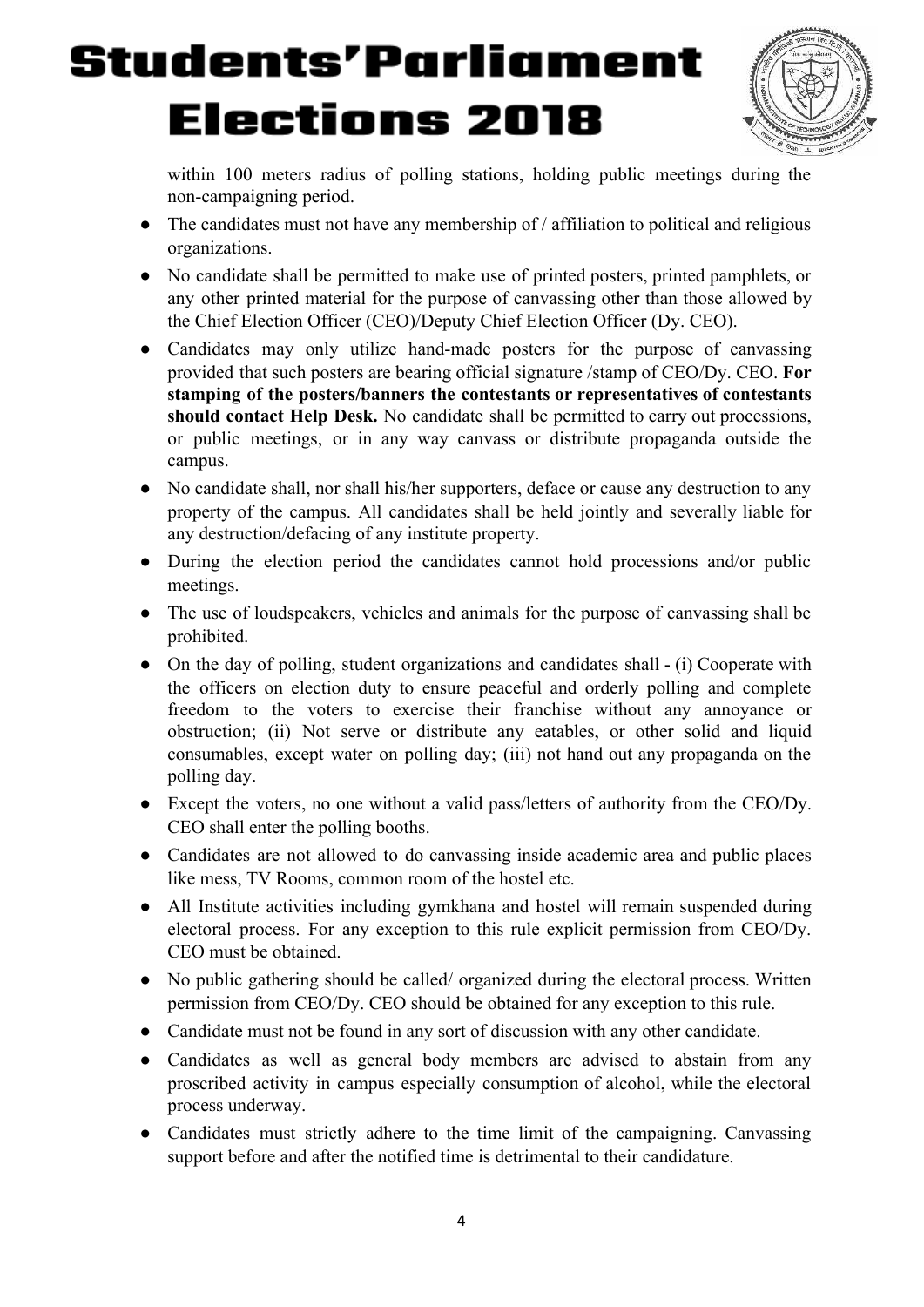

- Cloth Banners are not allowed for canvassing.
- No banners /posters for publicity should be found at the entrance of any hostel.
- Any person, who is not the student of IIT(BHU), shall not be permitted to take part in election process in any capacity.
- Any contravention of any of the above rules may make the candidate liable to be stripped off his candidature, or his elected post, as the case may be. The election council/institute authorities may also take appropriate disciplinary action against such a violator.

### **Campaigning / Voting Guidelines**

- A list of voters will be available with the CEO/Dy. CEO.
- $\bullet$  The election council will specify the modes of campaigning, which must be strictly adhered to (Appendix 1A).
- Voters who are present on the campus on the date of voting can only cast their votes at the polling station during the prescribed hours.
- Parliamentarians shall be elected on the basis of preferential voting system. For n vacant positions of Parliamentarians, application of maximum 3n candidates shall be scrutinized on the basis of credential score obtained for contesting in the election.
- In case of unavailability of nominations from female candidate, the reserved seats will be alloted to male candidate on basis of their eligibility.
- A student can cast maximum n votes (where n is the number of positions of parliamentarians available for that batch). All votes will have equal weight age. In case, a student casts more than n votes, his/her ballot paper will be treated as invalid.
- Voting shall be through secret ballot paper and voter shall be required to put prescribed stamp against the available preferences.
- Instructions to the voters, if any, will be pasted at the polling station. At each booth **Presiding Officer, Dy. Presiding Officer and Polling Officer** will be present. **Polling Officer** will put his initials on the ballot paper before issuing it to the voter. During the polling operations, when necessary, the Presiding Officer will take the procedural decision. These will be applied uniformly and shall be final and abiding by all.
- All voters are required to produce their **Institute Identity Card** while exercising the franchise. In case of non-availability of **Institute Identity Card,** voter is required to produce a bonafide student certificate/ temporary card in the prescribed format from the concerned Head of the Department / Coordinator of Schools, Admin Warden of Concerned Hostel or Election Council.
- Except the voters, no one without a valid pass from the CEO/Dy. CEO shall enter the polling booths.
- $\bullet$  After the polling, the ballot boxes will be transferred in the custody of the CEO/Dy. CEO in IIT (BHU) Gymkhana for counting.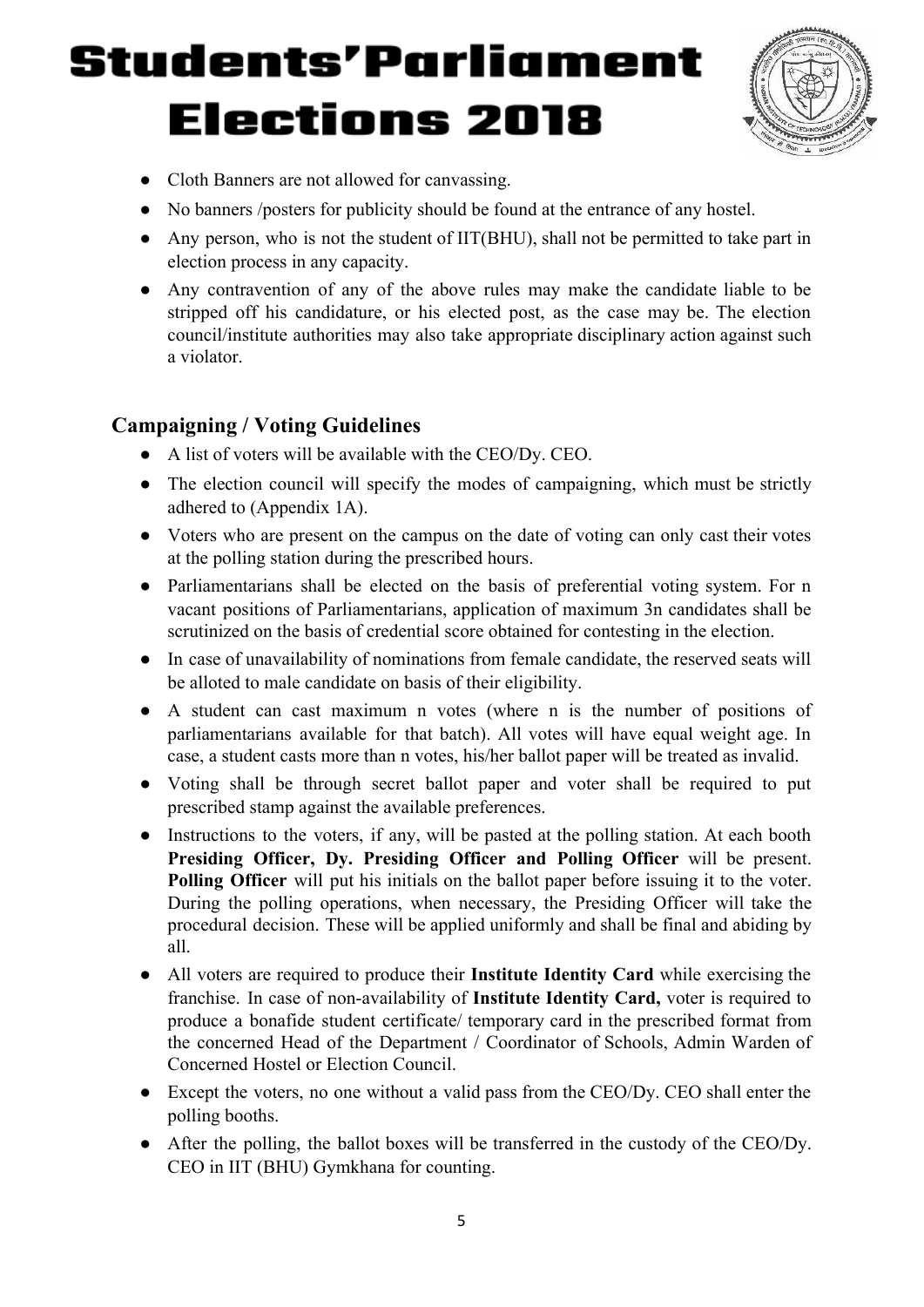

- Votes will be counted by the members of the Election Council and members nominated by the council. The CEO/Dy. CEO will invite the candidate representatives as observers. The DOSA may be invited to supervise the counting. The CEO/Dy. CEO will then declare the results after the counting is over.
- A vote will be invalid for the reasons stated in Appendix 1B. All such reasons already decided upon shall get passed as instruction to the voters at polling stations. If any further defect is noticed, the vote shall be valid if the intention of the voter is clear to the Election Council. For the purpose of declaration of the result, the decision of the CEO/Dy. CEO on the validity or invalidity of the vote shall be final.
- $\bullet$  All the complaints should be given as soon as possible, in writing to the CEO/Dy. CEO. No complaints regarding the campaigning will be entertained after eight hours of the end of campaigning. No complaints related to the polling will be entertained twenty-four hours after the completion of polling.
- All canvassing/campaigning related with the election must be stopped 24 hours **before start of the election.**
- **● The election council will take a decision in case of any dispute connected with the**  election. Violation of any of these rules would result in very strict action against **the candidate. Election Council may also under extreme circumstances, force harsher measures like disqualification from contesting the elections. Candidates are advised to take the election in the right spirit and refrain from activities, which vitiate the atmosphere of the election process. Any form of campaigning other than mentioned above is not permitted.**

#### **APPENDIX – 1A: RULES FOR CAMPAIGNING:**

- Each candidate will be allowed to put up **only two poster** (largest permitted size A3 i.e., approximately **297 mm x 420 mm**) in each Hostel.
- No candidate shall be permitted to make use of printed posters, printed pamphlets, or any other printed material for the purpose of canvassing. Candidates may only utilize **hand-made** posters for the purpose of canvassing.
- Candidates should not use gum/adhesive to stick their posters. The poster should be fixed using adhesive tapes and/or board pins.
- The posters should be removed completely at the end of campaigning.
- The academic area is to be kept free from any kind of campaigning.
- Institute facilities (like official e-mails, etc.) and hostel properties (like TV room, common room) should not be used for campaigning.
- Gatherings of not more than **20** students are allowed for the purpose of campaigning by the candidates.
- Election Council must be fully informed of the means of campaigning used by a candidate.
- All documents used for campaigning must be duly stamped by the Election Council before distribution.